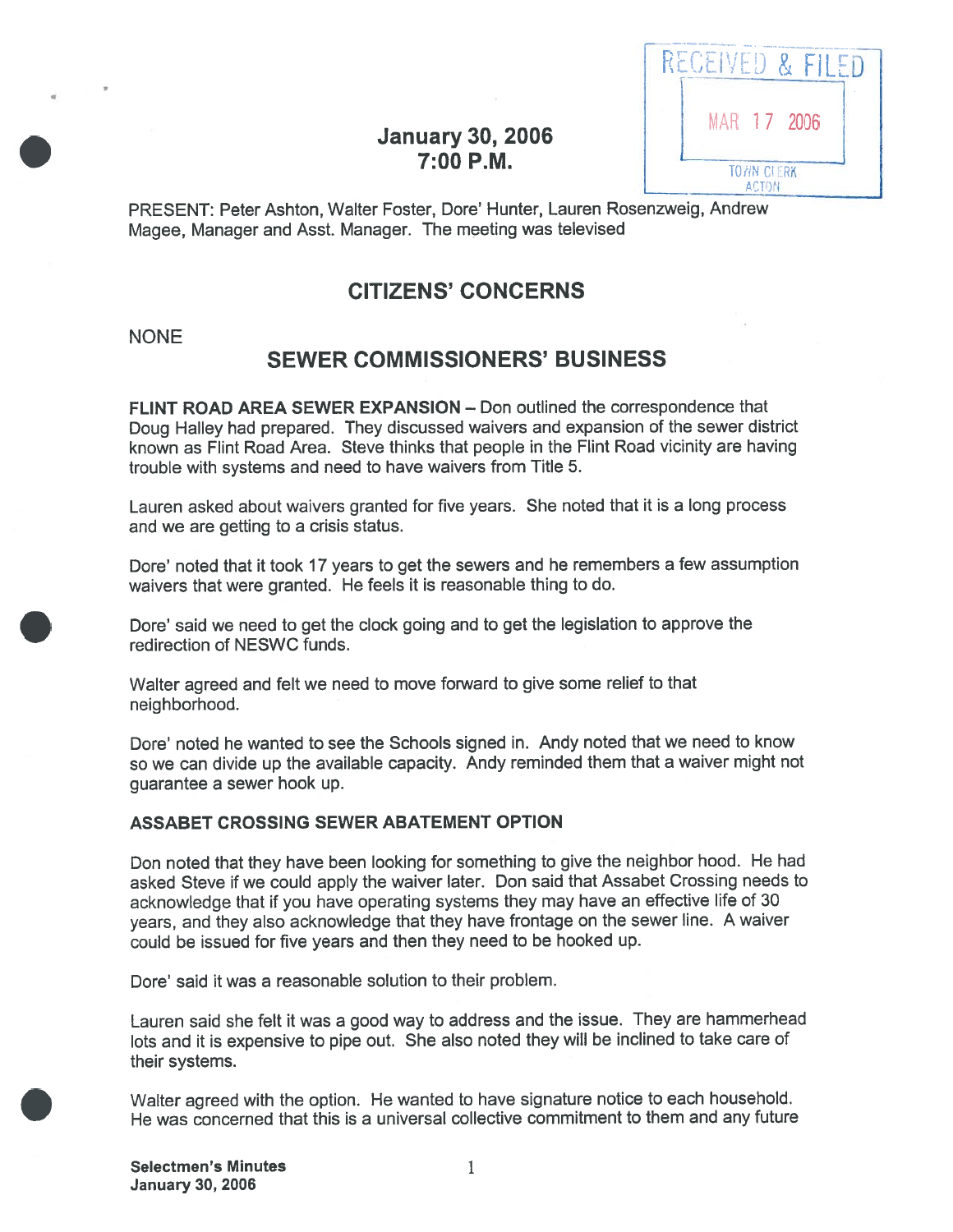owners. He wants the homeowners to sign and perhaps it should be pu<sup>t</sup> on the record. Don said he will meet with <sup>a</sup> few of the neighbors and then bring them all in with Steve Anderson to talk about the restriction on the land.

### PUBLIC HEARINGS & APPOINTMENTS

OPERATIONAL MINUTE —. Don outlined the weather we have had and the property damaged from the weather. They will not be allowed to bring the trees into the transfer station.

SUSAN BENSON, SIDEWALK REQUEST AT ARLINGTON STREET BETWEEN ROUTE 2 AND NEWTOWN ROAD - Susan discussed the dangerous situation that she feels needs to be addressed with an installation of sidewalk. She felt there is <sup>a</sup> pedestrian hazard as it currently stands. She said it is narrow and winding and people speed. TAC urge<sup>d</sup> them to ge<sup>t</sup> <sup>a</sup> petition out to the residents. They were urge<sup>d</sup> to move forward by TAC. Susan will be getting the petitions that are out for signature. They will begin to raise money. Dore' asked Don to pu<sup>t</sup> it on the list of sidewalk priorities.

Lauren asked about the location on the Sidewalk priority list.

Andy asked about notifying residents, and property owners. This is 2,500 feet of side walk. Andy noted that the school property has <sup>a</sup> vernal poo<sup>l</sup> in the middle.

ACHC — Willow ICentral Street — Nancy Tavernier and Ryan Bettz were presen<sup>t</sup> to discuss issues with regar<sup>d</sup> to this project. Peter said that the ACHC wants to have changes made to scope of the agreement. Nancy noted the problem of getting the contracts signed. They go<sup>t</sup> two contractors and chose one. They were notified in January about procurement issues and Mass laws. There are multiple issues. Jan 3<sup>rd</sup> the answer came back to them from Town Counsel regarding Chapter 7. She feels that this should not be applied to them. This is not <sup>a</sup> public property, and noted the \$25,000 State money that was granted or awarded. It will not ongoing and will assist them in the project. They have been adhering to the Procurement Policy 30B. They need to create <sup>a</sup> model for <sup>a</sup> small scale development and to share the results to show them what works. They asked for changes and waiver for two detached units. They would like to do the engineering work with the money from the State. The developer will not have to do it if we do it. The land survey needs to be done for conveyance. They need to decide if they are under Chapter <sup>7</sup> or 3DB. They need to move directly to REP to select the consultant. They have <sup>g</sup>iven the Orleans project materials to Town Counsel and it has been built.

They need to discuss this and ge<sup>t</sup> it back on track. Peter asked about the purchase order was signed tomorrow would they move forward. Nancy said town meeting deadline is a problem. As of April  $30<sup>th</sup>$  the back taxes and fines up to \$23,000 and 16 percen<sup>t</sup> penalty begins.

Ryan said that ft appears that the rules keep changing and he senses that it may not happen with the developer. He doesn't want to have people say we don't ge<sup>t</sup> anything done. He feels that after all this he doesn't want to pu<sup>t</sup> more value into it unless he knows it will work out.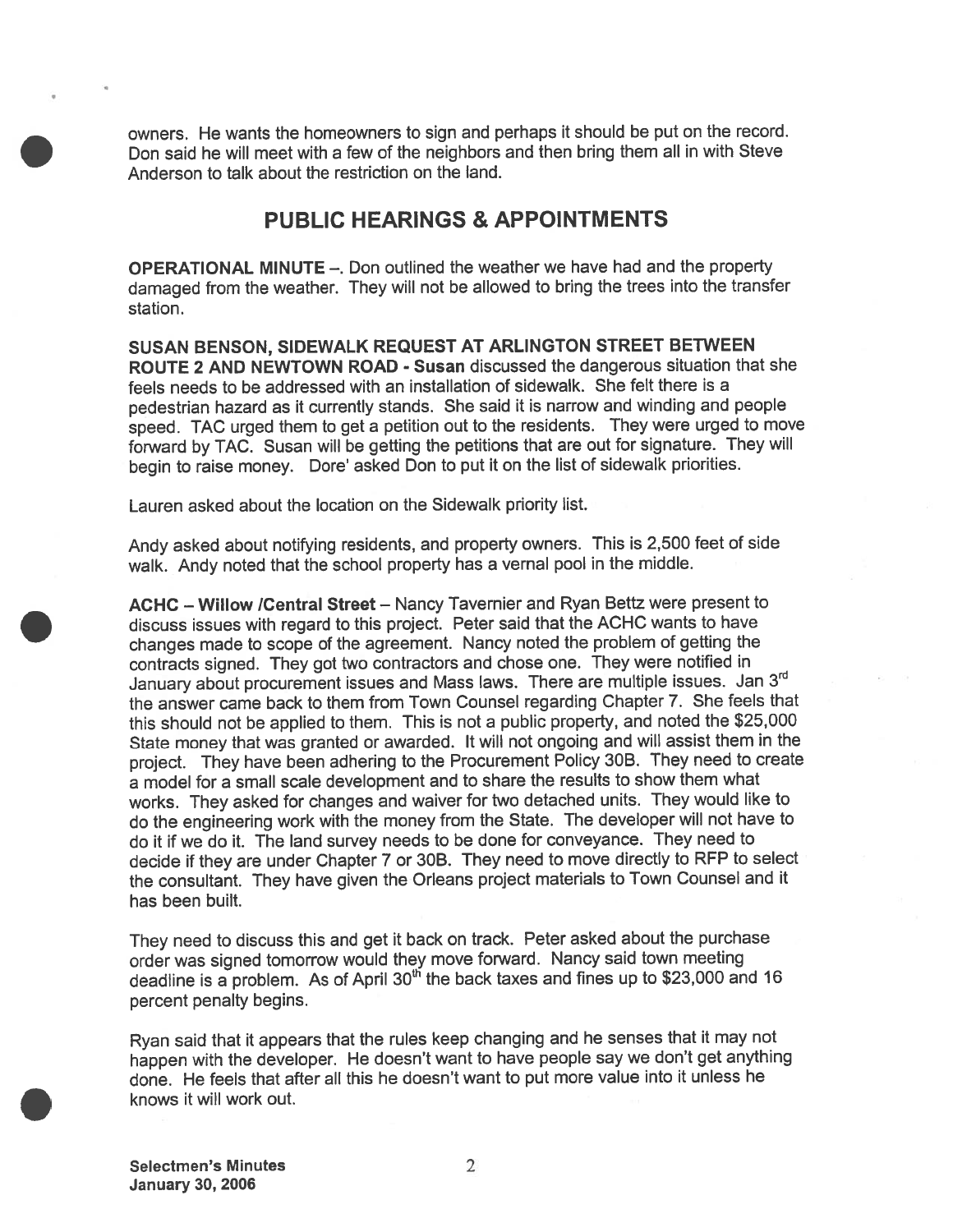Lauren noted it is new territory for the Town and she feels the rules are in flux.

Andy spoke about the recommendations and they would like to have the developer selected before going to Town Meeting. He said that the likelihood of <sup>a</sup> selected developer will not be done before Town Meeting. He noted that it would be better if they did the Comp Permit instead of the developer. He asked if they would want to prepare the permit. Nancy said that it is the Board's decision. It was noted that it is not <sup>a</sup> Housing Authority project. John said that whether we do the work or them, Chapter <sup>7</sup> will apply. John said that we have new construction and will require Somba regulations.

Don urged that the ACHC do the 40B.

Peter said that we have to take action at Town Meeting or the money clock is still ticking. Peter asked how much the monthly costs were. John said he could provide that later. John said that they have other ideas and felt they should ge<sup>t</sup> together to discuss this.

Peter felt it is worthwhile to have <sup>a</sup> meeting with Town Counsel and members of the ACHC and the Board. Staff was asked to pu<sup>t</sup> this meeting together as soon as possible.

Walter noted that he was not comfortable and while he supports the program he feels that there are problems.

### SELECTMEN'S BUSINESS

Dore' spoke about the emails that have been going on. He asked the Town Manager to distribute the policy to committees to remind them that public business cannot be handled on E-Mail.

Lauren spoke about Feb 8<sup>th</sup> meeting of South Acton Commuter Rail public forum from 7-9. They asked for commuters and residents to attend and comment.

Walter noted the Morrison Feb  $2^{nd}$  Public forum to get feedback for Morrison redevelopment. It begins at 7:30.

FY07 BUDGET DISCUSSION — The Board discussed their options on the Municipal Operating Budget.

The Government Channel/System Tec. — Peter felt it was important. We can fund half of it with Cable funds. We need to do this or we will lose it. Walter wanted to see more of the where the IT is heading in the future.

GPS EQUIPMENT— Dote' noted that he had <sup>a</sup> problem with this item. Lauren felt if we don't start the GPS we will never catch up.

Highway <sup>2</sup> Equipment Operators — Peter was concerned with adding new employees. He was not persuaded that there was any savings in the Operating Budget.

PAINT TOWN HALL — Andy said he felt that we should wait until the slate roof is completed. Walter agree<sup>d</sup> with Andy. Dore' wanted to ge<sup>t</sup> this done. The building is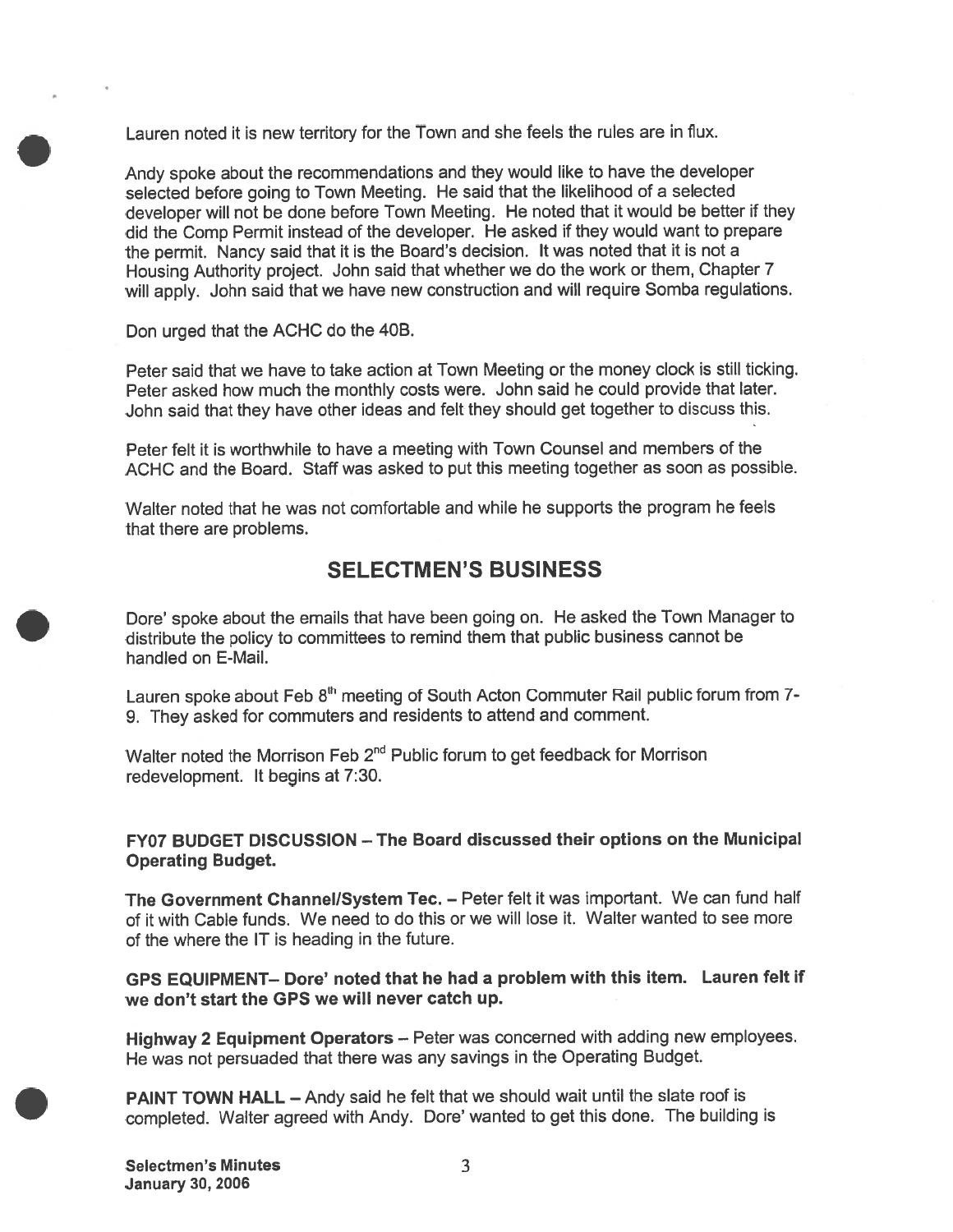getting worse. Dore' said he will wait until next year if he gets assurance we will handle it next year.

ELM STREET LIGHT POLES — Dore' sugges<sup>t</sup> we need to take them down. Andy agreed with Dore'. Walter felt it was <sup>a</sup> high priority matter. If we remove them the Adult team would be affected. Dore' asked if the League would be contributing to the light replacement Walter said yes, but not how much money they would contribute.

MASTER PLAN — Lauren wanted assurance that it would be on for next year.

COA PROGRAM COORDINATOR should be moved up toward the top.

### OPERATING BUDGET PRIORTY LIST:

Don gave an overview of the requests. He noted that they have been taken out of the Priory list. Only the Elections accounts were included as funded excep<sup>t</sup> for Election Supplies.

Lauren asked about the Police Cruisers funding. They think they can handle it with another funding source.

Andy asked about Highway paving. Don felt the State will be <sup>g</sup>iving us \$400,000 in Chapter 90 funds.

Andy asked about Contractual Service for tree work in the Municipal Properties Budget. — Dean said he is well behind in tree care.

Andy also asked about the Cemetery Chapel Roof, he would like to see this brought to CPA.

Peter spoke about overtime and taking some from Fire and <sup>g</sup>ive it to the Police Department. He thinks it is out of control and he is concerned about it. The overtime cut for the police is much more than Fire.

Municipal Prop. Towne Building - Peter felt we could cut that down to \$5,000

HR BUDGET — Peter thinks that having two people in that department may be too many. Dore' said if we have not hired by town meeting we need to have <sup>a</sup> good reason why.

Walter thanked Peter for the work on Chapter 70. Peter noted that there was good turn out for the Meeting held at the School.

Lauren asked whether we should suppor<sup>t</sup> the Governor's Budget. Peter explained that the wild card is the Chapter 70 monies.

WALTER FOSTER - Moved to suppor<sup>t</sup> the cuts as outlined. DORE' HUNTER — second. UNANIMOUS VOTE.

TOWN MEETING WARRANT DISCUSSION - Peter asked that we discuss this later on. He asked if there were any things the Board wanted on it.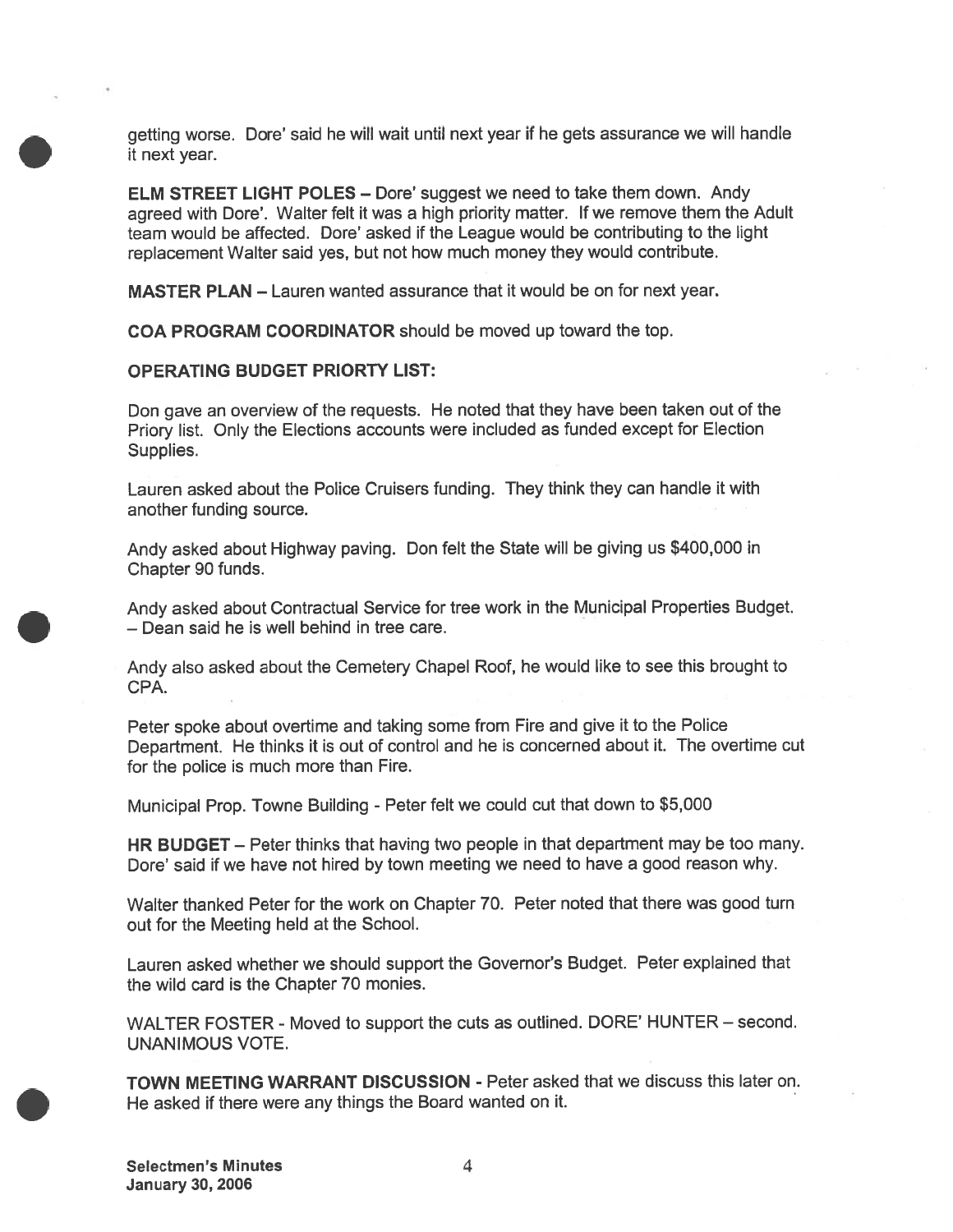HAARTZ CORP. REQUEST FOR RE-ZONING  $-$  Pass over until the 13<sup>th</sup>.

MARGARET COX MEMORIAL PARK BENCH — Don asked the Board to accep<sup>t</sup> the bench and work out a location for placement. DORE' HUNTER - Moved to accept Mgr's. Suggestion. ANDY MAGEE — second. UNANIMOUS VOTES

### OTHER BUSINESS

BRUCE FREEMAN RAIL TRAIL — We are working on the insurance rider.

### CONSENT AGENDA

DORE' HUNTER — Moved to approve. LAUREN ROSENZWEIG second. UNANIMOUS VOTE

### TOWN MANAGER'S REPORT

None Required

### EXECUTIVE SESSION

None Required

Date:

 $\frac{1}{2}$  1 h h  $\frac{1}{2}$  h  $\frac{1}{2}$  h  $\frac{1}{2}$  h  $\frac{1}{2}$  h  $\frac{1}{2}$  h  $\frac{1}{2}$  h  $\frac{1}{2}$  h  $\frac{1}{2}$  h  $\frac{1}{2}$  h  $\frac{1}{2}$  h  $\frac{1}{2}$  h  $\frac{1}{2}$  h  $\frac{1}{2}$  h  $\frac{1}{2}$  h  $\frac{1}{2}$  h  $\frac{1}{2}$  h  $\frac{1}{2}$  h

**Clerk** Clerk, Board of Selectmen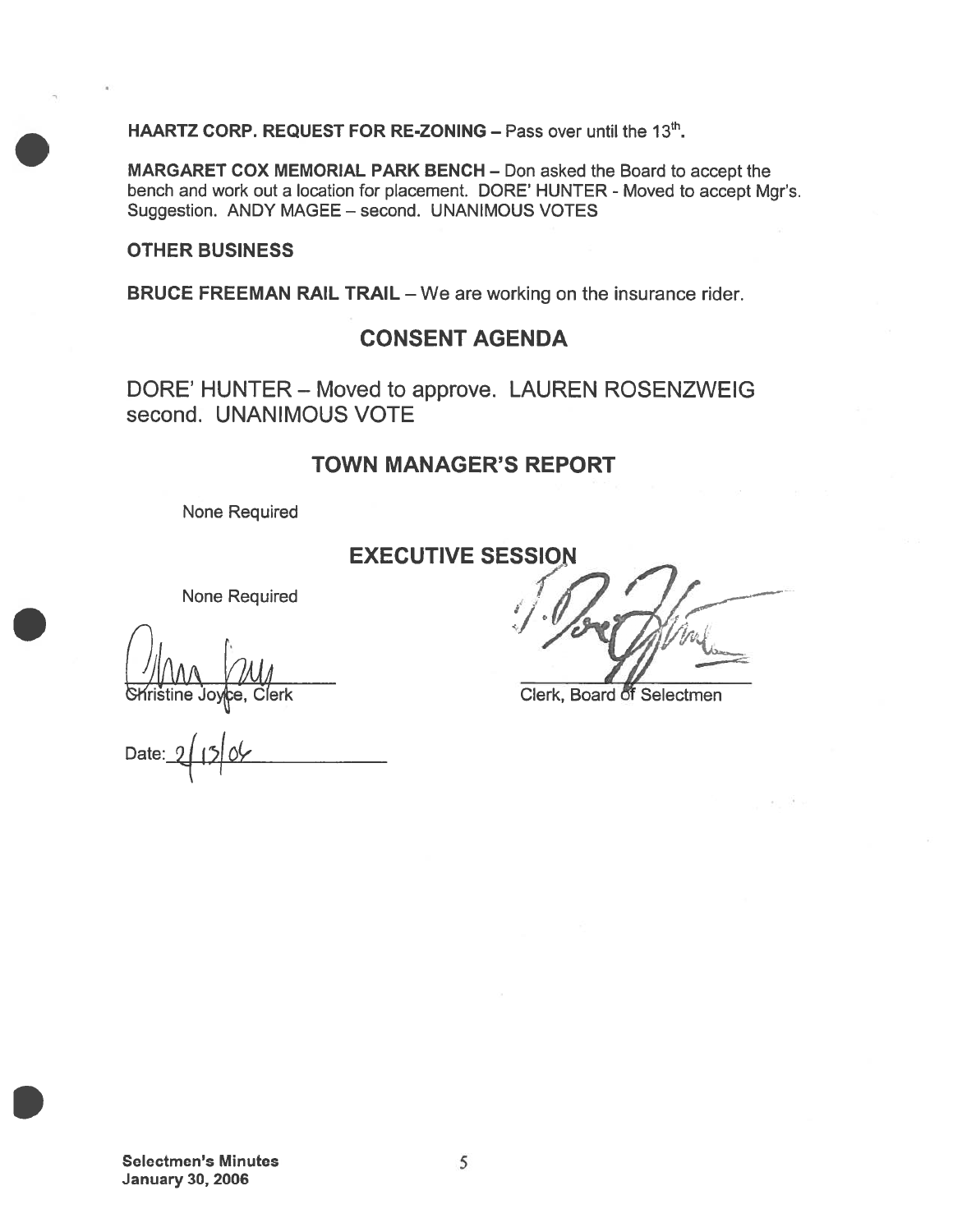# BOARD OF SELECTMEN AGENDA

# January 30, 2006

## Francis Faulkner Hearing Room Aóton Town Hall 7:00 P.M.

CITIZENS' CONCERNS

# II SEWER COMMISSIONERS' BUSINESS

- 1. FLINT ROAD AREA SEWER EXPANSION Enclosed please find materials from Town Counsel regarding sewer expansion issues in the subject area, for Board consideration.
- 2. ASSABET CROSSING SEWER ABATEMENT OPTION Enclosed <sup>p</sup>lease find correspondence from Town Counsel concerning <sup>a</sup> possible alternative solution for the Assabet Crossing Sewer Betterment issues, for Board consideration.

# III PUBLIC HEARINGS & APPOINTMENTS

3. 7:05 OPERATIONAL MINUTE The Town Manager will give the Board <sup>a</sup> brief update on various topics

4. 7:30 SUSAN BENSON, SIDEWALK REQUEST AT ARLINGTON STREET BETWEEN ROUTE <sup>2</sup> AND NEWTOWN ROAD - Enclosed <sup>p</sup>lease find materials in the subject regard, for Board consideration.

5. 7:45 ACTON COMMUNITY HOUSING CORPORATION REQUEST FOR SUPPORT — Enclosed please find materials in the subject regard, for Board consideration.

## IV SELECTMEN'S BUSINESS

6. FY07 BUDGET DISCUSSION — Enclosed please find materials in the subject regard, for Board consideration.

7. 7:45 2006 ANNUAL TOWN MEETING WARRANT DISCUSSION - Enclosed please find materials in the subject regard, for Board consideration.

8. HAARTZ CORPORATION - REQUEST FOR RE-ZONING OF 7.6 ACRES OF LAND -Enclosed please find materials in the subject regard, for Board consideration.

9. MARGARET HEATH COX MEMORIAL PARK BENCH — Enclosed please find <sup>a</sup> reques<sup>t</sup> from Mrs. Cox' family for permission to <sup>p</sup>lace <sup>a</sup> Memorial Bench at <sup>a</sup> suitable location on town property, for Board consideration.

10. OTHER BUSINESS

VI CONSENT AGENDA

1